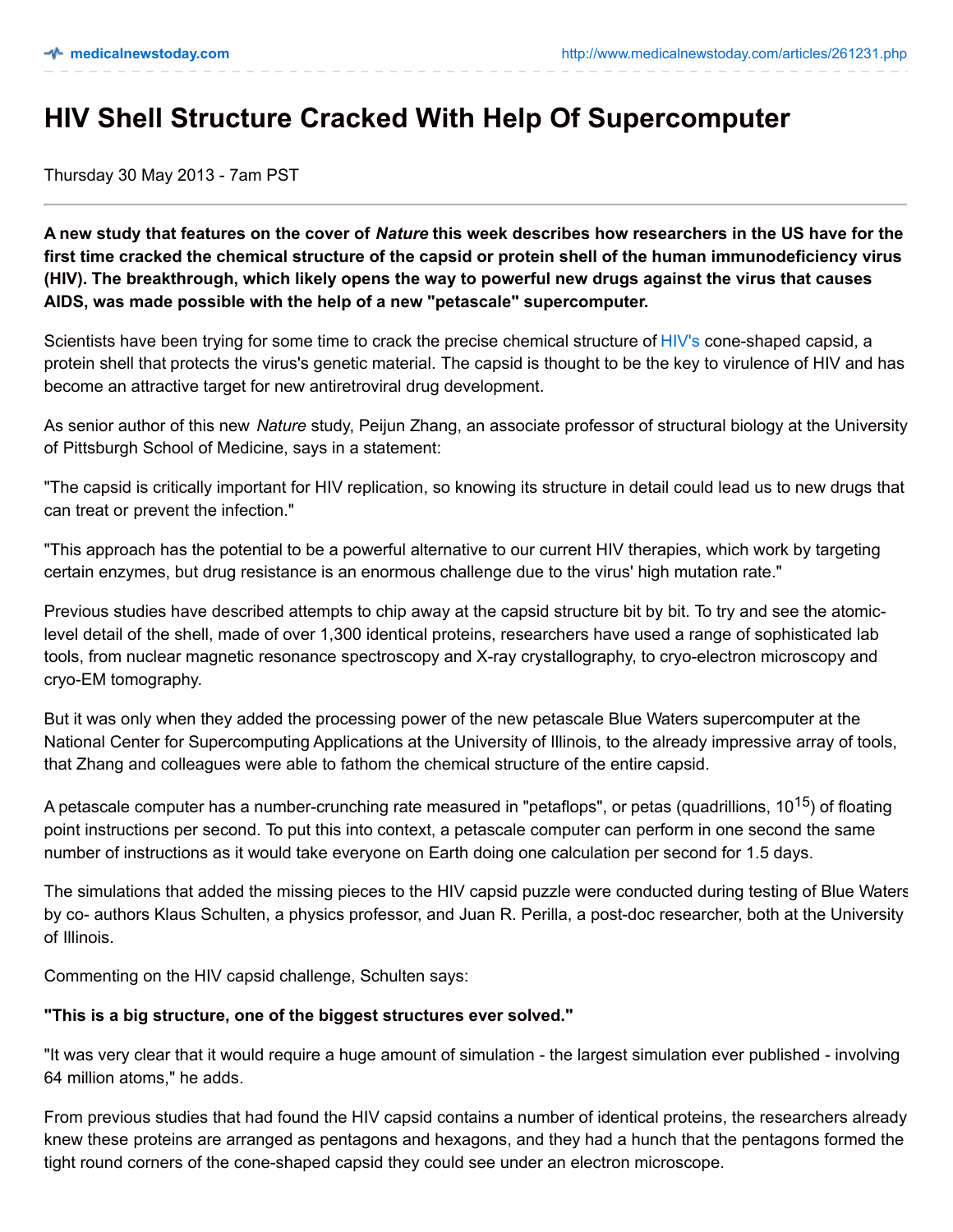But exactly how many of these proteins it takes to make the capsid, or how the pentagons and hexagons fit together, remained a mystery.

Zhang and the structural biology team at Pittsburgh found that when exposed to high concentrations of salt, the protein building blocks assemble into tubes made only of hexagons.

From further experiments they found that certain regions of the proteins interact with one another in a way that is "critical for capsid assembly and stability, and for viral infectivity," they note.

They then managed to get a rough idea of the overall shape of the capsid by taking cryo-electron tomographs of it sliced into sections.

From these results, and their own simulations of how the hexamers and pentamers might interact, Schulten and Perilla carried out a series of large-scale computer simulations.

Schulten says that they could only match the 64-million-atom capsid structure to the "diverse" experimental data using a unique approach they developed themselves that they call **"molecular dynamic flexible fitting"**.

"You basically simulate the physical characteristics and behavior of large biological molecules but you also incorporate the data into the simulation so that the model actually drives itself toward agreement with the data," he explains.

With these techniques the researchers found that the HIV protein shell comprises 216 hexagons and 12 pentagons arranged in the way the experimental data suggested.

The proteins in the hexagons and pentagons were identical but the angles through which they attached to each other were different among different regions of the structure.

Schulten says this is what puzzled them: such a protein would have to be inherently flexible to form such a varied structure.

By having pentagons as well as hexagons, the capsid can form a closed structure, explain the researchers, describing the property the pentagons bring as "induced acute surface curvature". (A quick look at the structure of fullerenes, or even soccer balls for that matter, and you get an idea of what they are talking about).

Schulten says that knowing more about the detailed structure of the HIV capsid will help researchers understand how it functions, and this helps drug developers work out how to disrupt those functions.

He explains how the HIV capsid has to perform two opposing functions. It has to remain intact to protect its genetic material, but it also has to be able to release it in a timely manner once inside the host cell so it can replicate.

"That has to happen with really good timing - too quick is not good, too slow is not good. And this is a moment when you can throw a wrench into the system," says Schulten.

"The timing of the opening of the capsid is essential for the degree of virulence of the virus. This is where we could perhaps best interfere with HIV infection," he adds.

Funds for the study came from the National Institute of General Medical Sciences at the National Institutes of Health and the National Science Foundation, which also funds the Blue Waters supercomputer.

Earlier this year, scientists in the UK [developed](http://www.medicalnewstoday.com/articles/258378.php) a vaccine against foot and mouth disease that uses a synthetic virus capsid to provoke an immune response.

To determine the structure of that virus shell, and identify mutations that would improve it, they used Diamond Light Source, the UK's national [synchrotron](http://www.medicalnewstoday.com/articles/256513.php) facility.